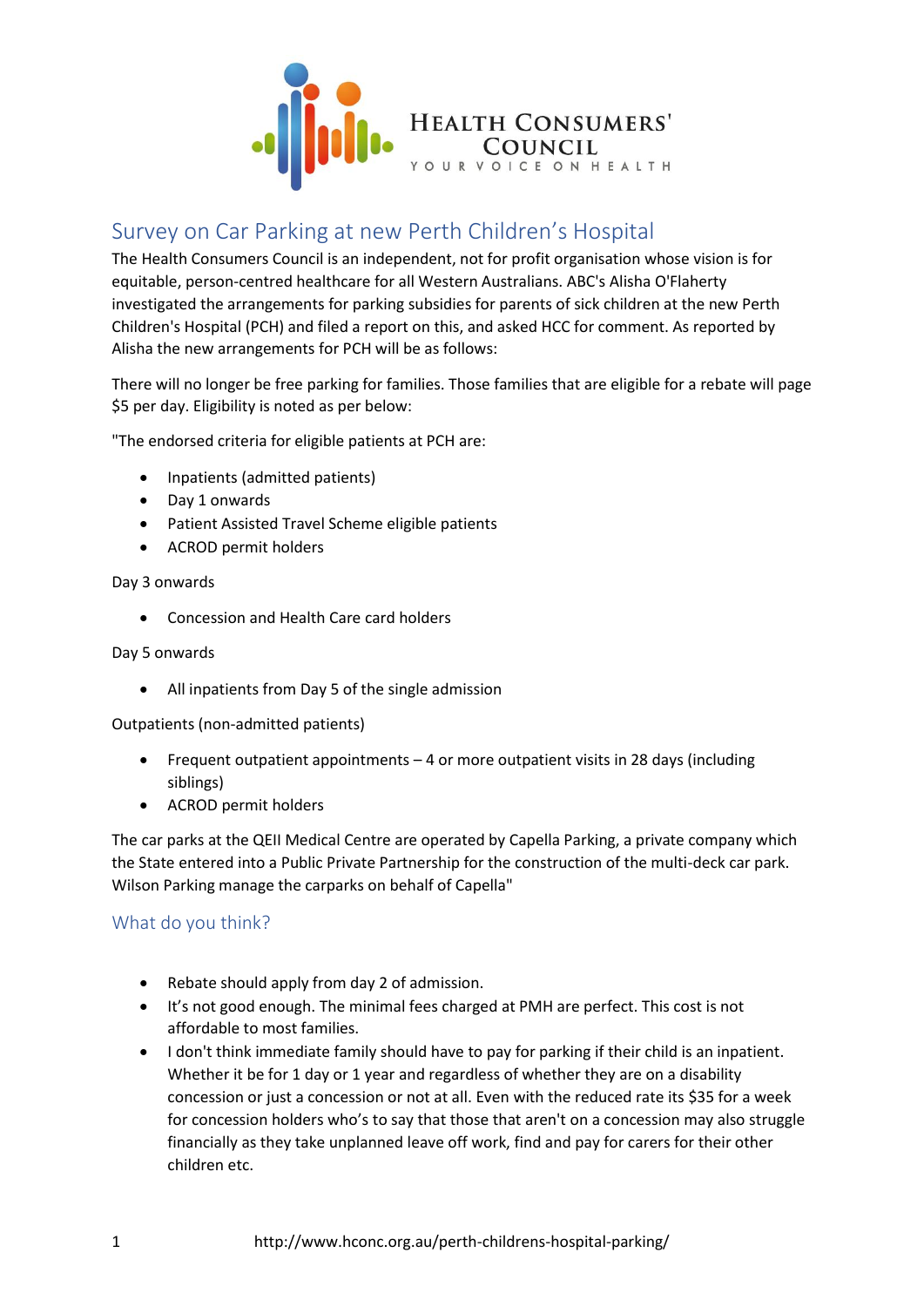

- "appropriate but still not going to cover the fact that there is a large amount of people who don't qualify for health care or concession cards but don't have the extra money.
- It's not always the direct parent or guardian that can attend (work etc.)
- there should be a single card or ticket provided on admission so family/friends can share the one ticket/card but only ONE car is allowed at any time"
- I live in Ellenbrook so unfortunately public transport is not an option to get to pmh. We also are low income earners but are just above the threshold for a health care card. So while \$5 a day is affordable the \$23 is not. We had 5 visits to both midland health campus and pmh in one week due to a injury. We payed parking at all visits we also used a significant of petrol and since it was just before Christmas and already financially difficult time. We ended up borrowing money to buy groceries from family. We don't have any credit cards and unexpected medical emergencies are already stressful enough without adding the price of parking to it.
- Acrod holders should receive free parking all the time as it has been at pmh. If not free then discounted heavily at any time for acrod holders. Anybody admitted should also get a discount for each day.
- No fees for any immediate family with a sick child in hospital or as an outpatient
- Disgusting and appalling. Going to cost me a fortune every time my son is unwell and gets admitted.
- I have a 4 year old grandson who was diagnosed with Leukemia one year ago. My grandson has spent a huge amount of the last 12 months either admitted into hospital for treatment or as a result of side effects, or as a result of frequent infections. This family has suffered hugely since their little boy was diagnosed - the trauma of his diagnosis, the trauma associated with his treatment, the days and weeks that they have been in hospital and their fear that he may not get better. They also have a two year old, that is being taking on this emotional roller-coaster. The emotional, physical and financial burden has been massive. As a result of Hunter's diagnosis and the intensive treatment that has followed, they have lost all their savings and just surviving financially has been extremely hard. They have come very close to losing their house and are just hanging on with a interest free loan from the bank. Hunter still have two and a half years of high risk treatment ahead of him, so nothing is going to get easier for a long while. The one thing that has made things a little easier is a free parking permit for their family car. I think any changes that would require them to pay anything for parking would be incredibly unfair and should be resisted strongly. These families have everything on the line, they have no choice about the amount of time they are admitted into hospital and they last thing they need is to have the added worry about the cost of parking on top of everything else.
- Not happy. Private companies are there to make money. Making money out of sick people is appalling
- That is disgusting, families are already stressed out by having kids at the hospital. Some families are one income and now have to make that stretch further to be there for their kids.
- Ridiculous
- "Parking should be affordable for parents of ALL patients at the hospital, there should not be a hierarchy which will always leave people behind.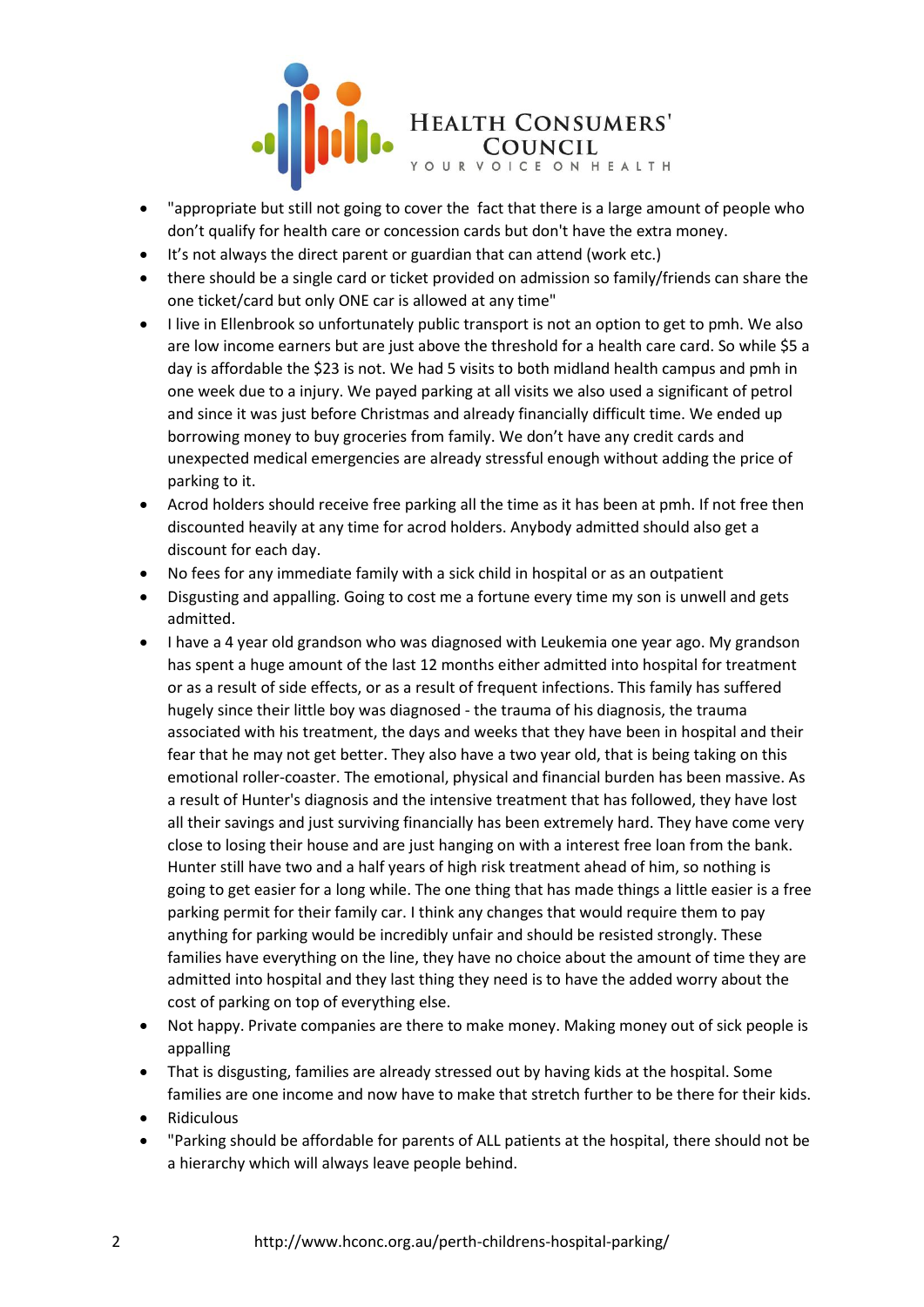

- Public health care should be free, especially for children, and that includes the obvious need to park once you arrive at hospital. Any expenses just discourages some from attending hospital when needed or even makes it completely inaccessible for some.
- Maybe an ambulance will be preferred method of getting there without costing money on transport "
- This is ridiculous! As a rural parent who has had to use PMH not only do we have to pay for parking, but travel and accommodation. It adds up
- Honestly? It's ridiculous. I won't say more as it won't be pretty.
- I understand we need to pay for the car park. Once Capella pays off costs does the money paid revert to the government.
- I think no family whose child needs to visit a public hospital should have the financial concern of parking at the high rates being charged. The \$5 rebate is a disgrace.
- Parents have more to think about than parking fees
- I think this arrangement is too hard financially on parents. If a child is in hospital you are usually there all day, which is very expensive. If as a pensioner you need to pay for 3 day's before getting a cheaper rate, you probably can't afford to eat. If the parents are working & one has to give up work because of a long term illness with one of their children, they are already under financial pressure due to loss of income. These arrangements are just putting people under more stress in an already stressful situation
- This is ridiculous. Us parents do not choose for our kids to be sick requiring specialised care only available at PCH and to make it harder I live 250km away, so on top of petrol, lunch (sometimes dinner because of late appointments) I will have to fork out more money just for parking.
- Ridiculous. These families are already going through enough without the burden of parking fees. Especially if you are from the country and already have extra expenses in getting to the hospital like accommodation, fuel and food/drinks (PATS does not nearly cover it)
- Disgusting! Parking should be free! We aren't shopping we are having sick kids treated for illness!
- Ridiculous. Having a chronically ill child causes a great deal of financial stress on our family without being slugged for parking as well! My daughter is not permitted to use public transport, so we have no other option but to drive!
- Terrible solution, not enough concessions given
- Disgraceful...... the people that came up with this pricing or the idea to outsource to Wilsons have obviously never had the stress of sick children in hospital.
- In think it is disgusting to make money off parents/visitors of sick children at the hospital.
- It sounds ok but there needs to be a cut off for when the \$5 is no longer payable e.g.. A continuous inpatient admission longer than a certain number of days.
- WILSON should not be let anywhere near Public parking stations. All they are interested in is PROFIT.
- Parking will become very unaffordable for some families, particularly as there is no free CAT bus service to PMH as there is now, and there are very limited places for time-limited Street parking in the area. Vulnerable and low income families already struggle to visit their children in hospital and expensive parking will limit this further.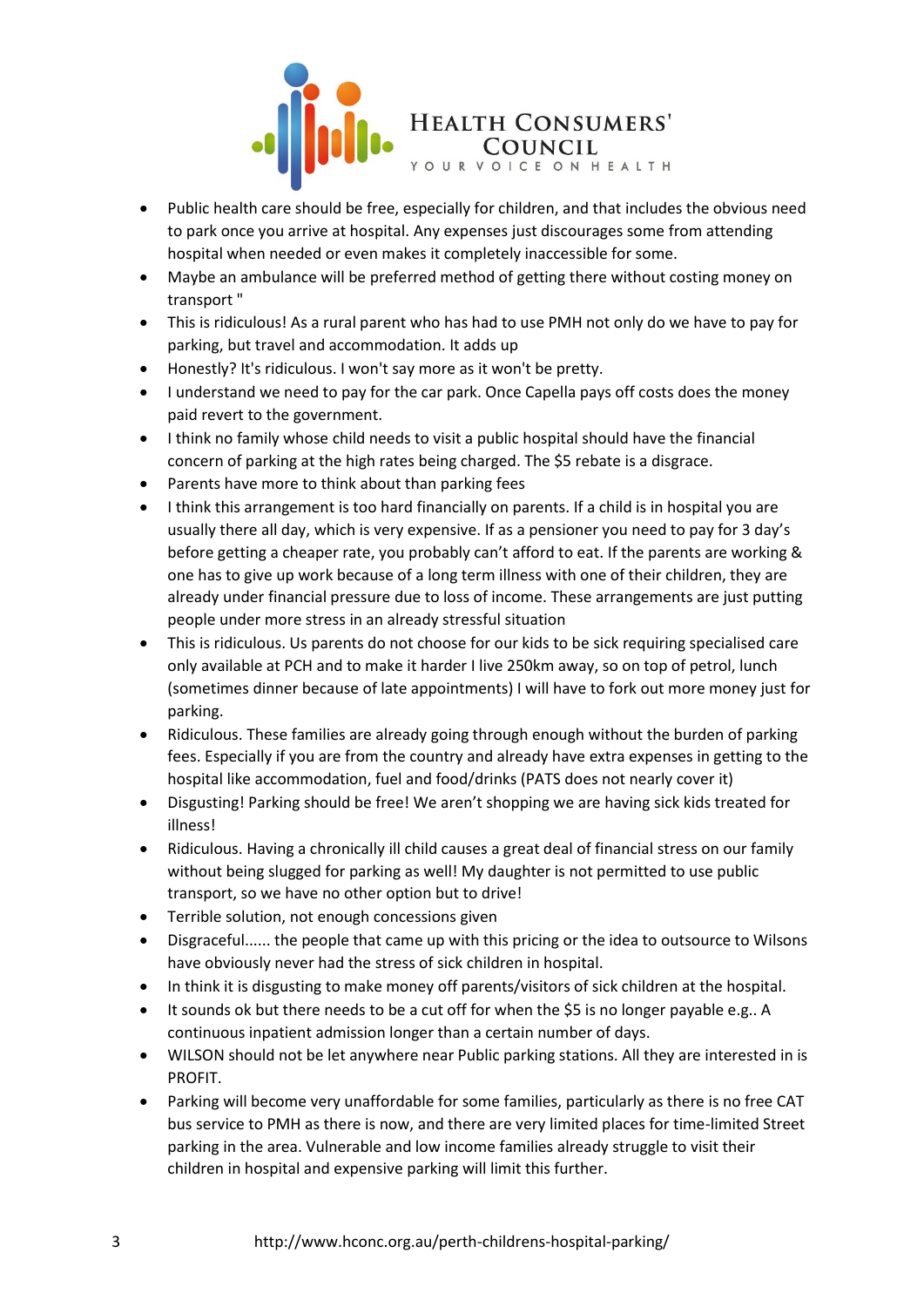

- Extremely unfair if you have a child under oncology. These children have multiple visits/stays per month and don't always have acrod or concession card. These parents are already struggling without having to pay exuberant car parking fees
- Still much too much for long term inpatients e.g. parents of cancer kiddies.
- I feel very sad for the parents of sick children that unfortunately get to spend time at pmh. On top of all the other expenses that they face, they then have toy worry about parking and paying for tickets.
- If my daughter wasn't an Acrod Permit holder, the parking costs for us would be very expensive! It's a big bill for families with chronically ill children.
- As a parent of a child fighting cancer my family cant afford this as well as having to pay for fuel to get to and from appointments although my 9yo is now in maintenance for Leukemia and we only have to visit once a month unless blood counts are low our money is getting stretched far enough as it is with only one income. Being kiwis we are unable to attain any help from centrelink bar the family tax benefit which is a mere \$220 a fortnight.
- It's just too expensive and the worry when you are in this hospital should not be about parking.
- I think that it sucks! What a way to penalise the families of sick children!
- Ultimately, I believe parking should be free at children's hospitals. Or like at the Coles car park in Subiaco perhaps have a 3hour free allowance.
- I am personally very upset the current criteria is so stringent and non-encompassing of those families who are frequently visiting pmh.... further more disadvantaged families who may be beginning their journey of long term short visits will not be supported.... medication costs, and paperwork through centrelink with their ever-changing policies and regulations on top of a child with medical needs is stressful enough without including paperwork for parking, for which they may not be deemed to eligible for rebate ... for example 4 nights of 1 week, followed by 3 nights of the next... forgive me if I am not reading the simplistic standards.... I would appreciate more information... these criteria listed cannot begin to fill the necessary rebates for struggling families of children who need frequent hospital stays....
- There are 2 private companies managing this parking facility. That is 2 companies making profit for nothing more than issuing tickets to park at a government owned facility, perhaps they should be forced to accept lower margins. Alternatively the parking can be unprivatised.
- "I think it is an unfair financial burden to add strain on many families at difficult times in their lives. Parking costs are also the last thing you need to be worrying about when going to emergency. \$20+ per day for most people is unaffordable.
- I think it's appalling of the state government to even consider charging sick people for parking. Such a thing doesn't consider the parents who have suddenly had to leave work to care for their children through say some sudden and long term diagnosis like cancer. It doesn't consider the pressures of single parent families. It's opportunistic and disgusting that the government would seek to profit or would allow a private business to profit from vulnerable people in vulnerable situations
- "This is a terrible & heartless decision.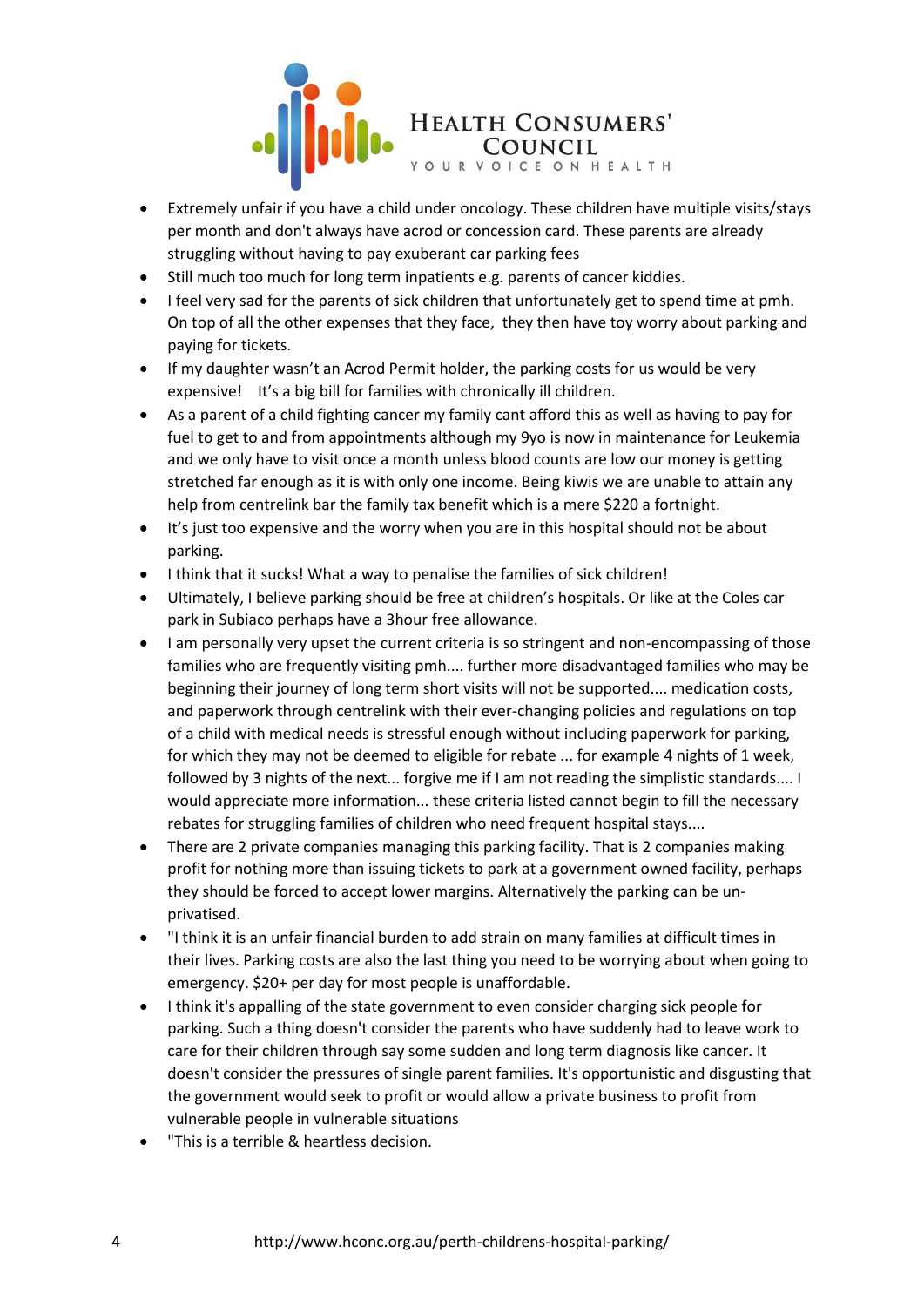

- Our son was admitted for 180 days over 9months with countless outpatients appointments for a further 2 years. The \$900 we would have been charged for parking under this policy would have sent us into real financial difficulty. Many oncology families are already losing their homes because of the hidden costs of treatment and loss of income.
- I think it's absolutely disgusting!! As if most of us aren't going through enough. Having to deal with parking as it is and having one or more children, and especially if your child is already going through cancer etc..
- This should state that anyone not eligible for \$5 a day parking will need to pay \$23. I think this is absolutely ludicrous. How is anyone even meant to afford that. I have no idea what my family is going to do. My son has regular appointments at the hospital which he will continue to do so till he is at least 17, he is currently 4. We don't always have 4 visits within 28 days but at the very least have 2 a month. It is going to cosy us \$50 just to get to the appointments he needs to have! My son is 16months stable from stage 4 high risk cancer and has many issues from his treatment. He will continue to need regular appointments across 5 departments of the hospital. Many onc haem patients are similar. There needs to be more considerations to families needing to access parking LONG term (many years) that are attending the hospital with regular frequent visits but not as often as once a week. I think it's so ridiculous and just ignorant to drop the price down to \$5 after 3 days inpatient. When we were in that long my husband or family members or friends would collect the car and take it home. It's the families that have regular day stays that really need the concession. \$23 a day is a disgusting cruel joke. It is going to hurt so many families.
- What about those with frequent admissions? Under these conditions we would not qualify for most of the 135 nights my son stayed for chemo
- Disgraceful.
- Unfair. If you are caring for a patient you have enough stress in your visit.
- a lot of bullshit who can effort 21.30 per day
- Disgusting...just adds to all their worries.
- It's appalling. Parents of sick children do not need added financial stress imposed through daily parking costs. Most want to spend as much time as they can with their child and will just park close by. It is gouging vulnerable people.
- It's hard enough for parents let alone worrying about moving their car and parking.
- Outrageous. I am there weekly for an overnight admission every single week. You will bankrupt me.
- It's appalling that the government did not build their own parking. It shows a complete lack of understanding of one families have to deal with. For us this will mean less food on the table to pay for parking instead. It breaks my heart.
- I think it is not good to have to pay so much for parking when public transport is limited
- Wilson Parking need to be boycotted
- Charging this much for parking, even after the rebate, for families of sick children is disgusting and whoever has chosen to do this should be ashamed of their greed.
- Too expensive. I'm on low income... and I don't get low income health care card or concession. Even I have got disabilities, this will make it harder for me to bring my kids to hospital for treatments to pay for parking. (I'm NZ citizen on unprotected SCV444 with no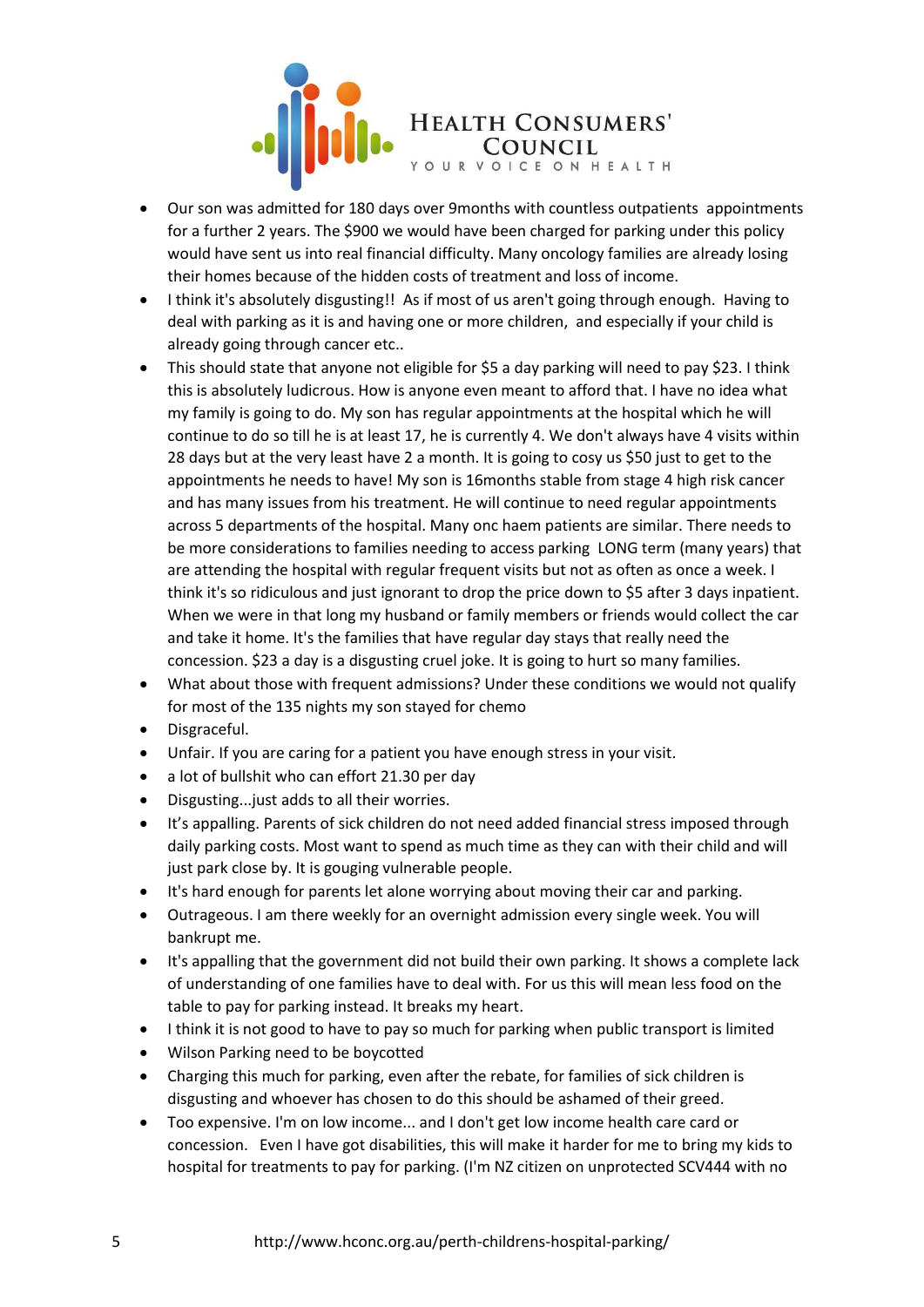

pathway to current permanent resident visas and Australia Citizenship to be able to get concession to help with paying low cost carparks.

- It's a rip off.
- Shit for kids and parents , take money off the disabilities
- Absolutely horrendous, as Wilson is the dearest car Park operator in Perth
- Parking at PMH is so limited I can never get a cheap bay onsite and need to park a long way away and walk. That being said I usually pay \$7-\$10 for parking in a multi-story car park. I would struggle to pay anything above this amount as I am a single parent on a part time income.
- The subsidy is nice, but your average family will be paying over \$40 in parking for an over night/2 day stay, and over \$80 before they get to the day 5 \$5/ day. This will be a huge stress on some families, and very unreasonable, potentially leading to either families not taking their children to hospital when needed, or leaving them there without a parent because they can't afford the parking costs.
- Absolutely disgusting, all inpatients should be eligible from day 1. A rebate system is ridiculous and will put low income families into financial hardship. Some may not even be able to pay initially. I am a nurse and work with families who cannot even afford the \$6.80 prescription fee for their kids. There is no mention of when or how the funds get rebated back which is worrying. Wilson Parking is notoriously expensive and I refuse to ever use it in Perth. CPP is much more reasonable. I have ACROD for my son who attends PMH so would be eligible straight away but I'm on a reasonable income and would feel awful that those who cannot afford it are paying more. All inpatients from day 1 should be eligible.
- Parents of sick children have enough to worry about and shouldn't have to pay
- Not good
- Having to pay to park is disgusting. It is stressful enough to have a sick child without the added stress of having to pay.
- "Families on concession cards are unlikely to be able to afford the first few days of parking at full price. Please consider that some families MUST travel by car to reduce the chance of infection and spreading infection that can occur on public transport. This is specifically an issue for oncology and transplant patients. Also, what about outpatient and who are holding concession cards.
- We recently had an outpatient appointment that took 6 hours and we had to pay for fuel for 120 km (return trip) plus parking."
- It's a heartless evil money hungry outcome. A disgusting 'partnership ' which had little consideration on how this will impact suffering families
- That it will be unaffordable to us and many families that have to use the hospital
- The Liberal Govt. should hang its head in shame for privatising in the first place. Hospital property should remain in State Government hands.
- I think people who are in hospital or visiting should not need to pay for parking (or just a small payment). Most families can't afford to pay this if they are regulars at the hospital or need to be there for an extended time??
- Parking for families with sick children should be free. People are not there for entertainment or shopping they are there because they need medical assistance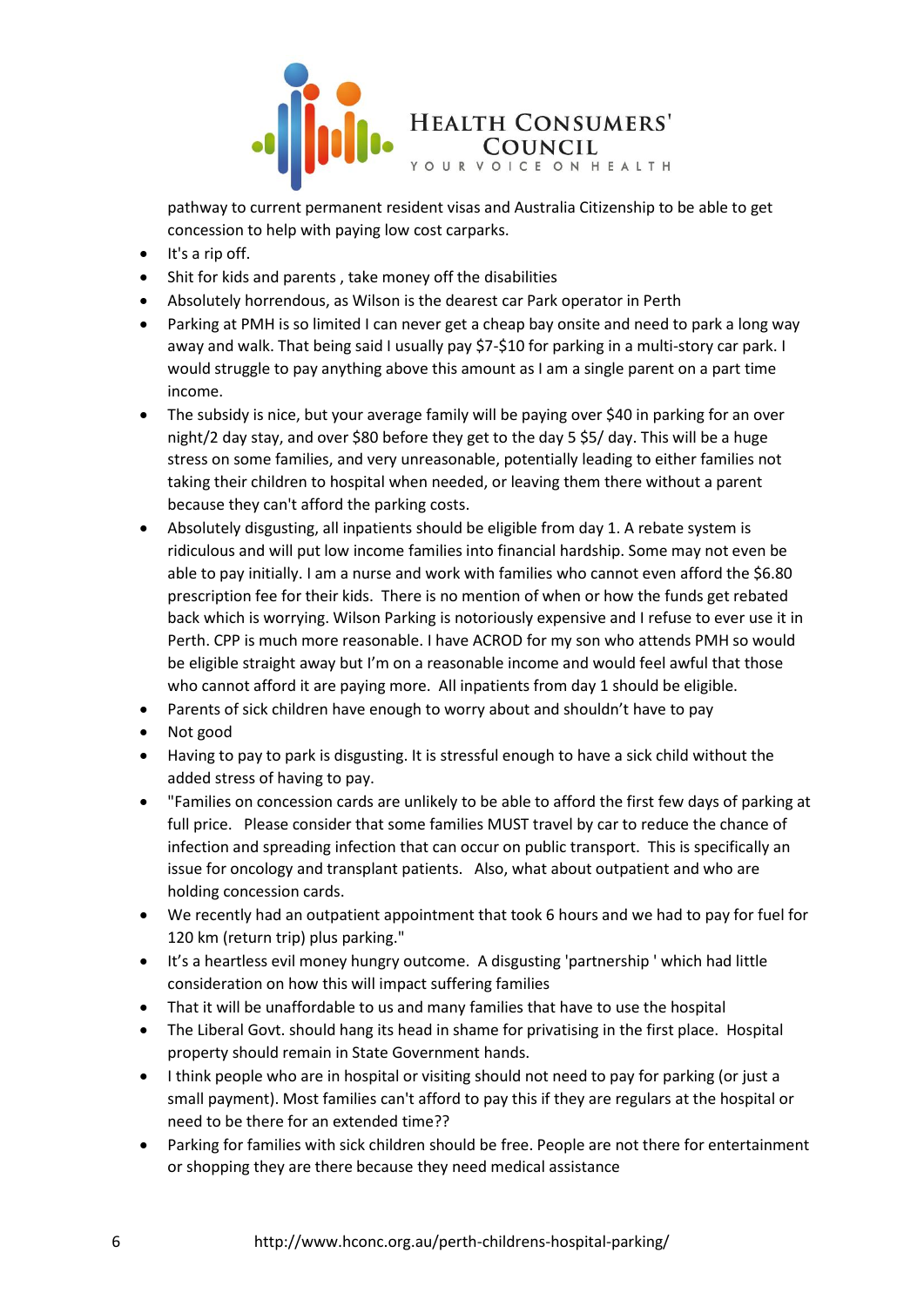

- I think it's ridiculous that a private company can make a profit from people visiting a public hospital. I think it is despicable that they are preying on the families of ill children in particular. This eligibility criteria is an absolute minimum for them to provide a token effort to prove that they care about the community. The people that meet the eligibility criteria should have free parking, as should inpatient families who visit the hospital more than twice a year.
- I believe the \$5 a day should be the cost of all patients at all times, not after 5 days as an inpatient!!
- "I understand that the government doesn't have capacity to run it's own car parks, but when tenders are put out, cost to users should be considered. I don't understand why parking at hospital, a place where sick people who are usually already financially struggling due to medical costs, needs to coat more than/ equivalent to CBD parking. Hospital parking should really be non-profit in my opinion. Or when selecting criteria for a rebate, make it more flexible and discretionary too (e.g. through the social workers.
- Sick kids have a right to have their parents with them when they are unwell and probably scared. It's not fair to make them potentially miss this with a factor being the parent can't afford the parking."
- I think it's terrible. Parents who are at a children's hospital are there because of something serious, not by choice.
- Terrible, targeting already struggling families who most of the time do not have the extra money to afford this service, especially not at the drop of the hat in emergencies for their children.
- If you have a child admitted into hospital it should be \$5 a day regardless of socioeconomic status, location, length of stay or any other reason. We have had 3 admissions this year and the amount they are planning to charge before rebate is ridiculous. I can't work when my child is in hospital so we are already financially strained. I feel they are taking advantage of sick children. Who does that? Shame.
- All hospital parking should be free
- I think public hospital parking should be FREE
- It's terrible and is going to cripple many families at the worst time when u have a sick kid.
- It is stupid and unfair for parents who have children who are either long term patients \*cancer patients) or require frequent visits to hospital. It's a huge further financial burden on them and is almost a penalty for having a sick child
- I think parking costs should be minimal because let's face it no one really chooses to go to a hospital
- I think it's outrageous to make the most vulnerable in or community pay to receive hospital treatment.
- I have a lot of hospital appointments in a year as my son was prem as I only have the one child I wouldn't reach the four a month. I think this is ridiculous.
- I think it is a joke the fact that they have build this hospital miles away from a train or bus station only makes it even more of a nonsense
- Very disappointing as we are frequent visitors and rely on quick easy access to the hospital. Its not a choice to attend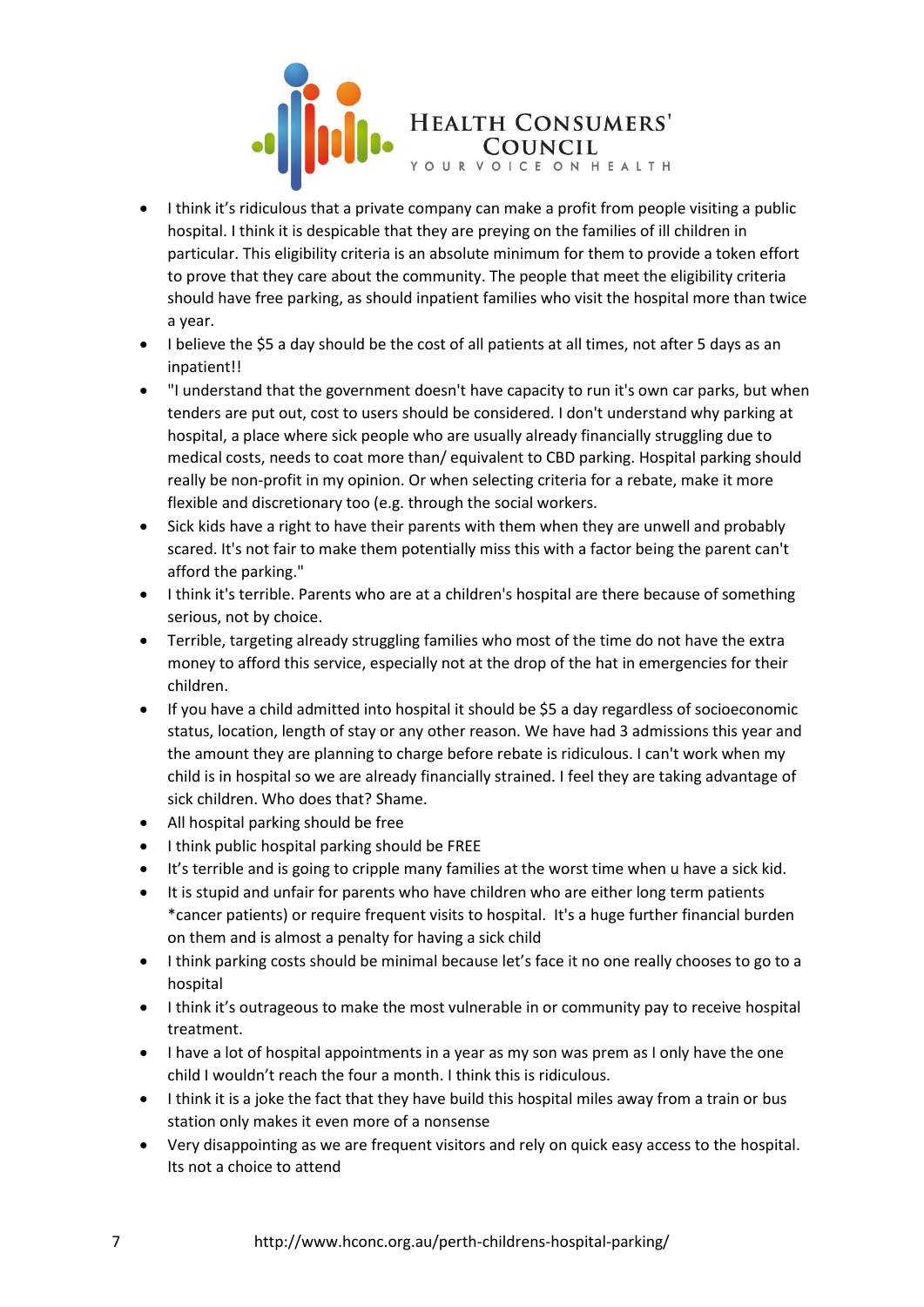

- I will have to pay for 3 days parking yet I'm on a pension with a disabled child.. Because he walks I cant have a acrod but his medical costs could be same or more..
- I think charging ill people or their families for parking is abhorrent.
- Absolutely disgusting. Beyond that, what I think of this blatant money-grabbing exercise is unprintable. Parking costs should NEVER have to be a consideration for patients or carers (especially, for example, parents of kids with complex cases who spend a LOT of time in hospital). Privatised parking is nothing more than a money grab and doesn't give any consideration to the people it will affect. KEMH and other hospitals don't have privatised parking, why should PCH?
- I think the parking fee should be low flat rate of about \$5 per day for everyone. People are not parking there because they choose to. They are parking there because they HAVE to.
- People only go to hospital for when they or someone they know is really sick. To make a huge profit on that is morally wrong! Having a rebate is not good either. These people probably won't have time, in the right head space or not important enough than seeing their sick family member.
- I think this is far more complex than it needs to be, especially for families going through traumatic events that need their full focus
- Taking advantage of those in an already stressed and probably upsetting situation should not be done. I know from experience when my daughter was rushed to hospital I didn't care where my car was at first - but an expensive parking bill on her release was not what we needed.
- Children who spend a lot of time in hospital should not be disadvantaged because their parents cannot afford exorbitant parking costs.
- Not free health care for all if extortionate rates charged for those that need to park. Why put the car parks in the hands of private companies in the first place?
- As a mum of a disabled child with many extra issues, this will prevent me from attending all appointments as my ability to work is limiting, due to my role as a carer and finances are already stretched beyond measure
- Disgusting that families of sick children are paying this! Who the hell did the procurement for this hospital?
- This is terrible. Are those that are there to support someone who's loved one is very ill or dying going to have to pay \$20.00 a day? How can Concession and Health Care card holders come up with the money before their concession kicks in? \$40-60 is a huge amount of money for those on limited incomes. On Day 5 if admission, families and loved ones would have forked out \$100 or more.
- The cost of parking at hospitals should be minimal and not be run at a profit or by for profit companies it is disgusting that the govt have entered into for profit arrangements - families have enough to worry about
- "I don't mind everyone having to pay. That's fine but to be fair it should be all inpatients get 1 parent car to park for \$5 per day from day 1 of an admission including same day procedure. All other parking for visitors and out patients should be first 2 hours \$2/hr then back to normal rates. Kids who have multiple outpatient appts in a day should be considered the same as SDP kids. No extra concession for disabled or PATS patients as having a sick or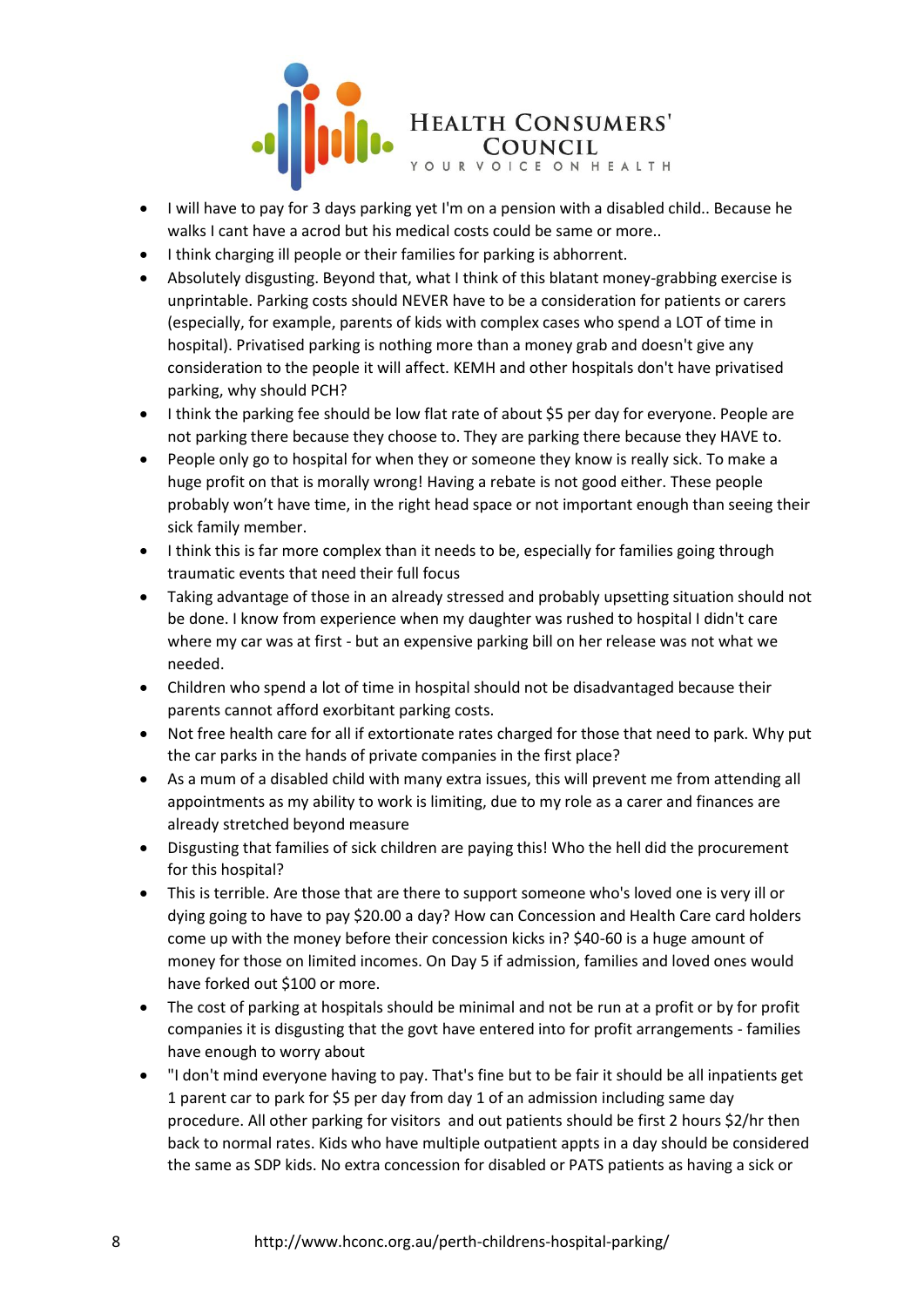

injured kid is stressful regardless or ability. Extended admits over 6 days should be \$15 per week or part there of for two cars.

- Staff should be \$5/shift too
- parking should be nominal for all. \$5 max. when you have a sick child having to pay for parking is an expense you don't need.
- It's disgusting that our public hospital carparks have been outsourced. Staff who do not have parking rights are paying \$25.30 a day too.
- This will be a big problem for us as frequent visitors to the children's hospital with a low income. Our longest stay so far was 6 months which would have cost a small fortune in parking at the new hospital
- I think it is ludicrous that parents with sick or disabled children are charged for parking at hospitals
- Public hospital car parks should never be privatised, or used as a revenue source. Only a minimal, nominal rate should be charged, i.e. the \$5 a day, or 60c an hour that the health department run car parks at PMH and KEMH charge. For those on low incomes, or with complex kids who are regular hospital attendees, the cost will be significant and parking costs should never ever be a consideration when a child needs medical attention under our public system.
- As the mother of an inpatient that fits within eligibility for day 1 onwards and outpatients rebate, I'm relieved. However, there are many parents of patients (like us) that are frequent visitors to PMH, that will not fit the eligibility, and will be significantly disadvantaged with the costs of parking.
- I think that this is outrageous price for parents to pay who have children that have medical needs; especially people like my daughter when we spend a lot of time in and out of hospital.
- "Disgusting that those with healthcare cards, and even medically complex kids with their own healthcare cards will have to accrue ~\$45 in parking costs before getting the reduced rate. All parking costs for health care holders should be \$5 a day, inpatients or outpatients.
- Taking a child to ED should never ever have a financial component attached to it. But when you're looking at \$>20 a day for parking and have a complex child with multiple admissions a year plus regular outpatients appointments it's totally unacceptable to be being charged private carpark rates to get a child necessary medical treatment at a public hospital. "
- so this is about making money. I don't understand why any person going to visit or be treated a hospital should have to pay. There is no compassion for those doing it tough. Many parents of sick kids do it tough and this makes it even tougher.
- "Question regarding concession and health care card holders must the parent / carer have one or will the family be eligible for the rebate if the child has the card? I imagine that may be the case for many special needs families when the parent receives Carers Allowance.
- 5 days paying full price for parking when your child is in hospital seems an excessive additional burden. In my personal experience, parents /carers often need to spend all day and night at the hospital to assist with their child's care, as hospital staff don't have the time to provide the supervision that special needs children often need on the ward."